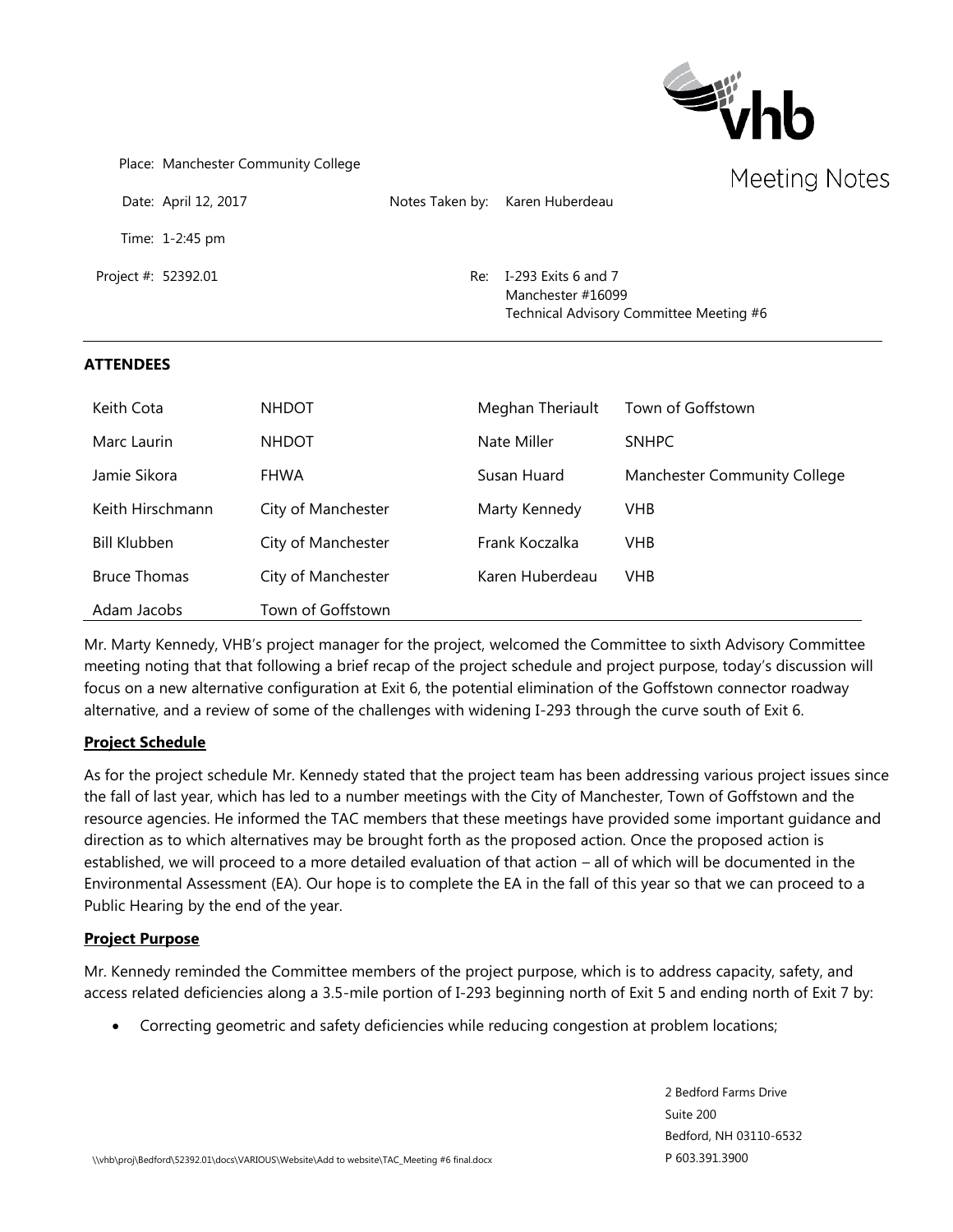- Accommodating future traffic growth related to commuter trips and the transportation of commercial goods and services through the corridor; and
- Improving access to the highway consistent with the long-term vision of the communities of Manchester and Goffstown.

### **Modified Exit 6 Alternative**

Mr. Kennedy provided an update on the status of the Exit 6 alternatives beginning with the Single Point Urban Interchange (SPUI), noting that the SPUI is not ideal due to the number and proximity of the traffic signals along Amoskeag Road, which result in long vehicle queues that extend back from one signalized intersection into another.

He then discussed the Offset Diamond Interchange alternative stating that this alternative works well operationally as the traffic signals are better spaced. However, it was recently brought to the project team's attention that there is an approved site development for a subdivision off Coolidge Ave that would be directly impacted by this alternative. He also discussed issues with the Coolidge Ave intersection and its proximity to the proposed signal stating that additional modifications would be needed at this intersection and potentially at Montgomery Street to safely accommodate traffic maneuvers in the area.

Given these new issues with the Offset Diamond configuration, Mr. Kennedy noted that the design team is currently looking at a modified SPUI interchange. The modified SPUI is like the previously discussed SPUI alternative with the difference being that the modified SPUI would not provide a connection to Eddy Road and Front Street. This would eliminate the need for the additional bridge crossing of I-293 as well as the additional signalized intersection, which had created the previously described queuing issues.

Mr. Kennedy added that eliminating this connector, which the Modified SPUI would do, would allow Eddy Road and Front Street to function as a local, low volume roadway. He stated that the proposed SPUI and Offset Diamond interchanges, currently project future traffic volumes to be about 1,300 vehicles/hour (vph) on Eddy Road and Front Street. He added that with the modified SPUI interchange, the traffic volumes would be substantially lower at approximately 400 vph. The lower traffic volume demand would be consistent with the City's multimodal vision by providing a corridor that would enhance connectivity for bicyclists and pedestrians. This would provide a nice bicycle route connecting the west side neighborhoods with the Manchester Community College.

Mr. Kennedy also noted the Modified SPUI has an advantage over the Offset Diamond alternative in that there is no signalized intersection at the Goffstown Road/Front Street intersection thereby reducing the potential impact of vehicles queuing back and blocking the Coolidge Avenue intersection. He added that the project team is currently still evaluating the traffic operations associated with this new alternative. He then asked the TAC members for their input on this modified SPUI alternative.

# **Q: Mr. Adam Jacobs, representing the town of Goffstown, asked where the traffic on Front Street and Eddy Road diverts under this alternative?**

*A: Mr. Kennedy responded that VHB is still analyzing the traffic model for this new alternative, but initial results do indicate that some traffic would be dispersed to other roadways, interchanges and connections particularly give the loss of connectivity between Dunbarton Road and the Amoskeag Bridge.*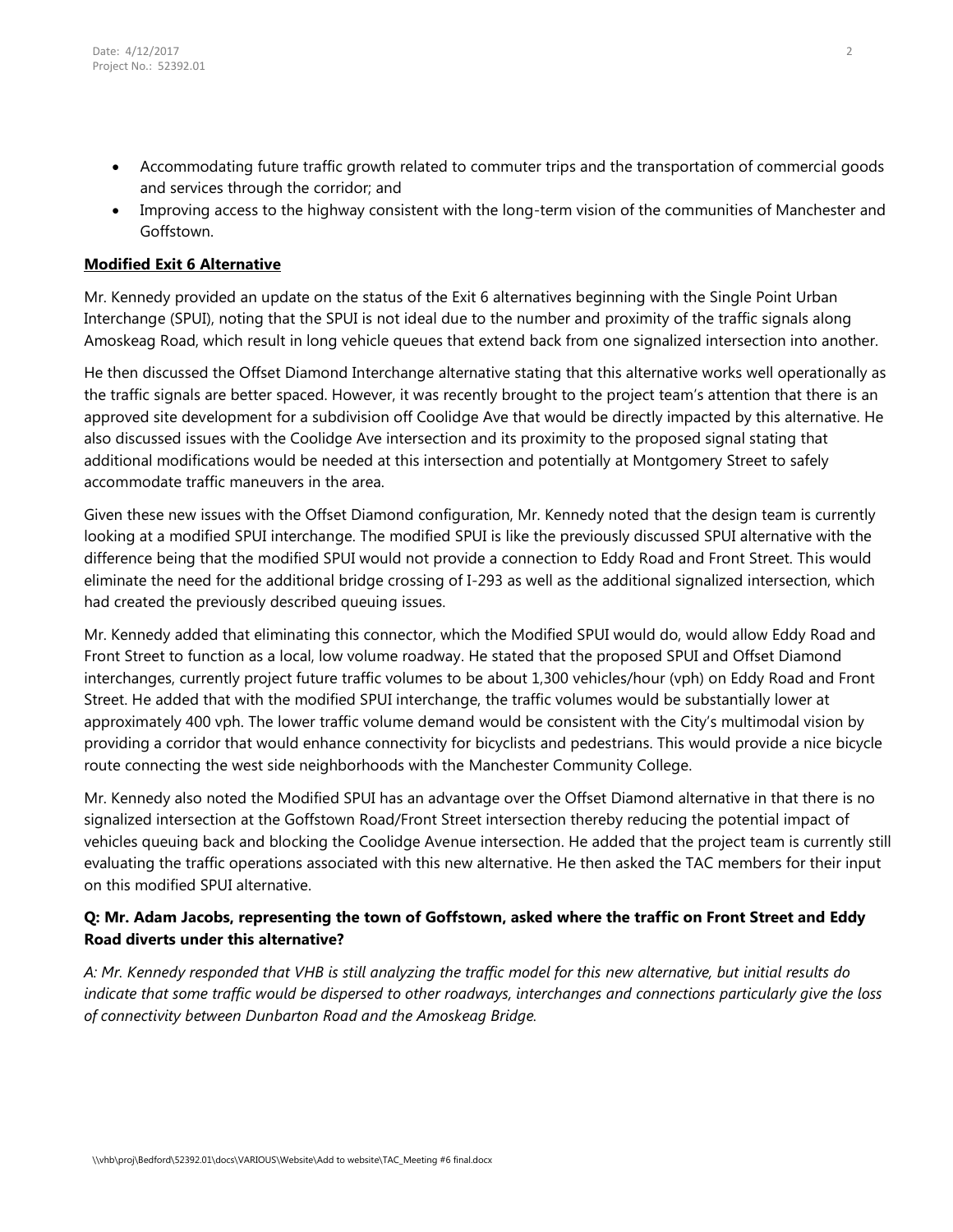**Q: Alderman Keith Hirschmann, stated that the bridge over Front Street is nice but asked how the residents who live along Dunbarton Road will cross the river into downtown with this alternative? He added that there are about many residents who will need to seek alternate routes to Elm Street, where will they go?**

*A: Mr. Kennedy described that there are various routes that these residents might choose including traveling north to Exit 7, traveling south on Eddy Road to cross the river at Bridge Street, or entering I-293 SB from Eddy Road at Exit 6 to travel to Exit 5. We will have more information on this once we complete the model runs.*

**Q: Mr. Adam Jacobs suggested developing a drive time analysis for present and future conditions for the residents in this area.** 

*A: Mr. Kennedy agreed.*

**Q: Ms. Susan Huard, representing Manchester Community College (MCC) asked if Front Street would be widened under this alternative to better accommodate bicycles and pedestrians?**

*A: Mr. Kennedy stated that there is not a definitive answer to that yet, as it will be further analyzed once a proposed action is selected.* 

**Q: Ms. Susan Huard asked if these modifications would introduce a traffic signal at the college entrance?**

*A: Mr. Keith Cota replied that it would be a question as to whether the intersection would meet the traffic signal warrants.*

**Mr. Keith Hirschmann stated that the residents in the neighborhood off Dunbarton Road would also need to seek alternate routes to the Northwest School area which is commonly accessed from Goffstown Road.** 

**Q: Mr. Jacobs inquired about a connection from Front Street to Omega Street, or potentially a connection from the back side of the neighborhood to Goffstown Road, over near the cemetery.**

*A: Mr. Kennedy stated that the grade differential between Omega Street and Front Street is substantial, but the design team will look at this and other potential connections.* 

### **Q: Mr. Keith Cota, NHDOT's project manager for the project, asked Mr. Hirschmann about emergency response routes in this area and if they would be impacted with this alternative?**

*A: Mr. Hirschmann stated that Engine 4 is located north of the proposed Exit 7 location, which would respond to the area of Front Street and Eddy Road. He added that Engine 5 travels across the Amoskeag Bridge and would be impacted by the Modified SPUI alternative.*

**Mr. Bruce Thomas mentioned that the Manchester Transfer Station is on Dunbarton Road.** 

# **Q: Mr. Kennedy noted that we are hoping to get residents to show-up for the next public meeting. He asked the TAC members if they had any ideas on how best to get the word out.**

*A: Mr. Keith Cota suggested passing out flyers through the postal service to area residents, informing them of the public meeting or workshop and encouraging their feedback on these remaining issues.*

Ms. Susan Huard offered to set up a public viewing kiosk at the MCC library for residents during the evening hours.

*Noted.*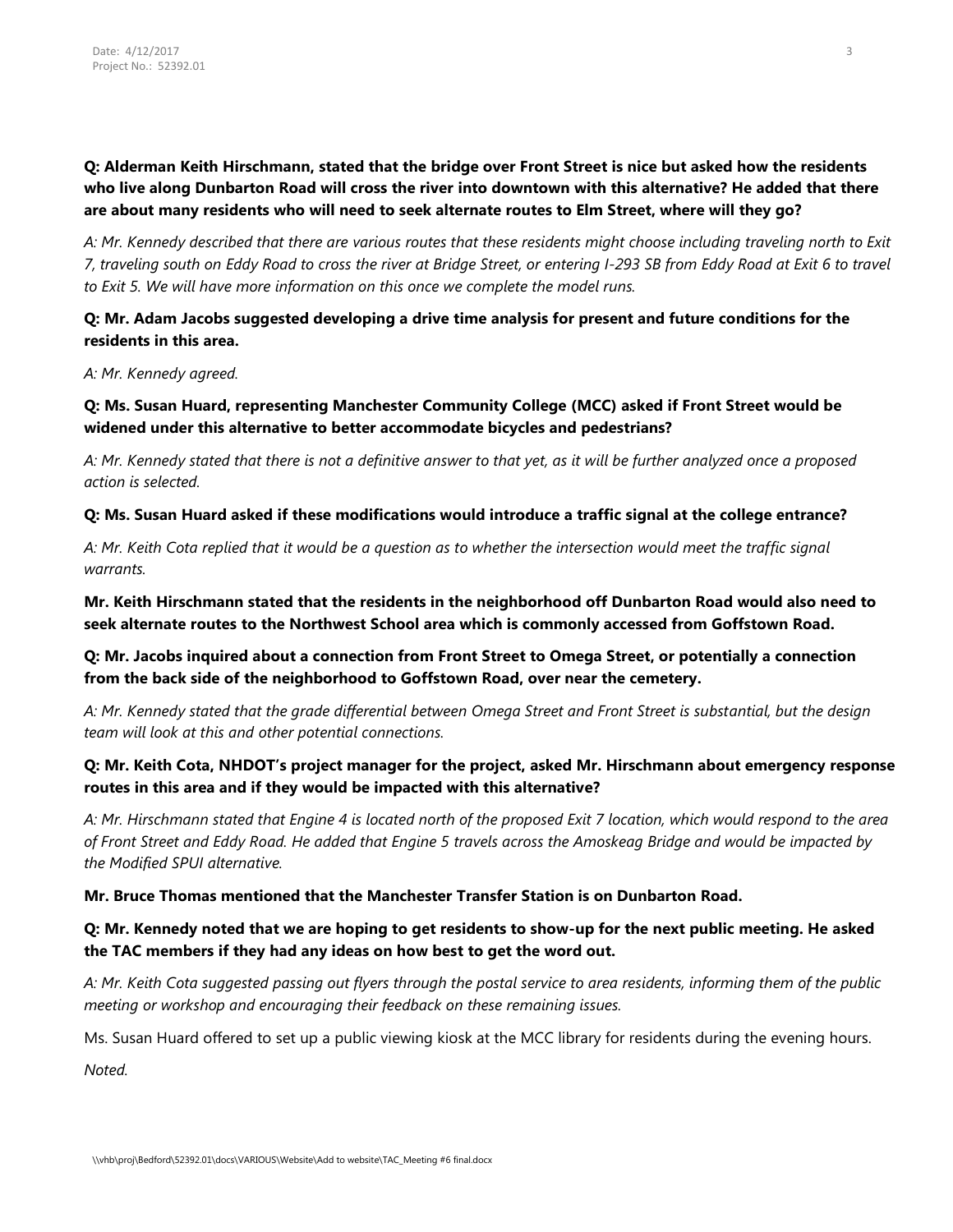### **Goffstown Connector Road**

Mr. Kennedy discussed the need to decide on whether to carry the Goffstown Connector Road further through the design process and include it in the proposed action. He mentioned that the original need for the connection has changed due to the removal of the truck restriction on Goffstown Road. He asked the TAC members if the communities felt that there is still a need for the connection?

Mr. Cota added that if the connection is carried further, the project team would need to justify the need versus the impacts to the highly sensitive Black Brook area and the cost to construct it. He also mentioned that it would likely not be supported by turnpike funds and would require alternative funding methods which would likely include a local match.

Mr. Nate Miller, representing Southern New Hampshire Planning Commission (SNHPC), spoke of a letter the SNHPC had sent to the NHDOT Commissioner's office concerning the funding of the Goffstown Connector. He asked if NHDOT would have a conversation with the communities, money aside, to see if they would support it.

Mr. Cota reminded the committee that the connector road requires crossing Black Brook, which will be difficult and costly, with additional costs associated with mitigation and ROW acquisitions. He asked if, funding aside, whether the connector road still met the project's objective? He also noted that the commissioner's office would be willing to meet with the communities to discuss this issue.

### **Q: Mr. Kennedy asked the committee members if there is still a need for this connection?**

*A: Mr. Adam Jacobs, representing the town of Goffstown, spoke of a letter from the Goffstown Board of Selectmen which stated that if the truck restriction stays lifted then they do not see a need for the connection to the proposed Exit 7 interchange.* 

*A: Mr. Hirschmann said the City of Manchester would defer the decision to the town of Goffstown. He added that Manchester would need to maintain the roadway and they currently do not have funds for that.*

Mr. Kennedy stated that it appears that the TAC members have reached a consensus and they would inform the public of the removal of the Goffstown Connector Road from the proposed action at the next public meeting to get their input.

Ms. Meghan Theriault, representing the town of Goffstown, agreed that the significant environmental and ROW impacts of the connector road seem to outweigh the need for it at this time.

Mr. Bruce Thomas, representing the City of Manchester, suggested that we verify the decision with Kevin Sheppard (Manchester DPW) and the Manchester Board and Alderman.

#### **I-293 Mainline Challenges**

Mr. Kennedy discussed the design challenges that the team is up against in the area along Interstate 293 between the historic mill buildings and the Merrimack River, with tight geometric curves. He informed the committee that the Manchester Fire Department has discussed the need for 26-feet of width for emergency access behind the mill building that borders the interstate. He stated that maintaining this width pushes the widened interstate out over the river, which results in needing to design a very costly cantilevered wall structure to minimize impacts to the river.